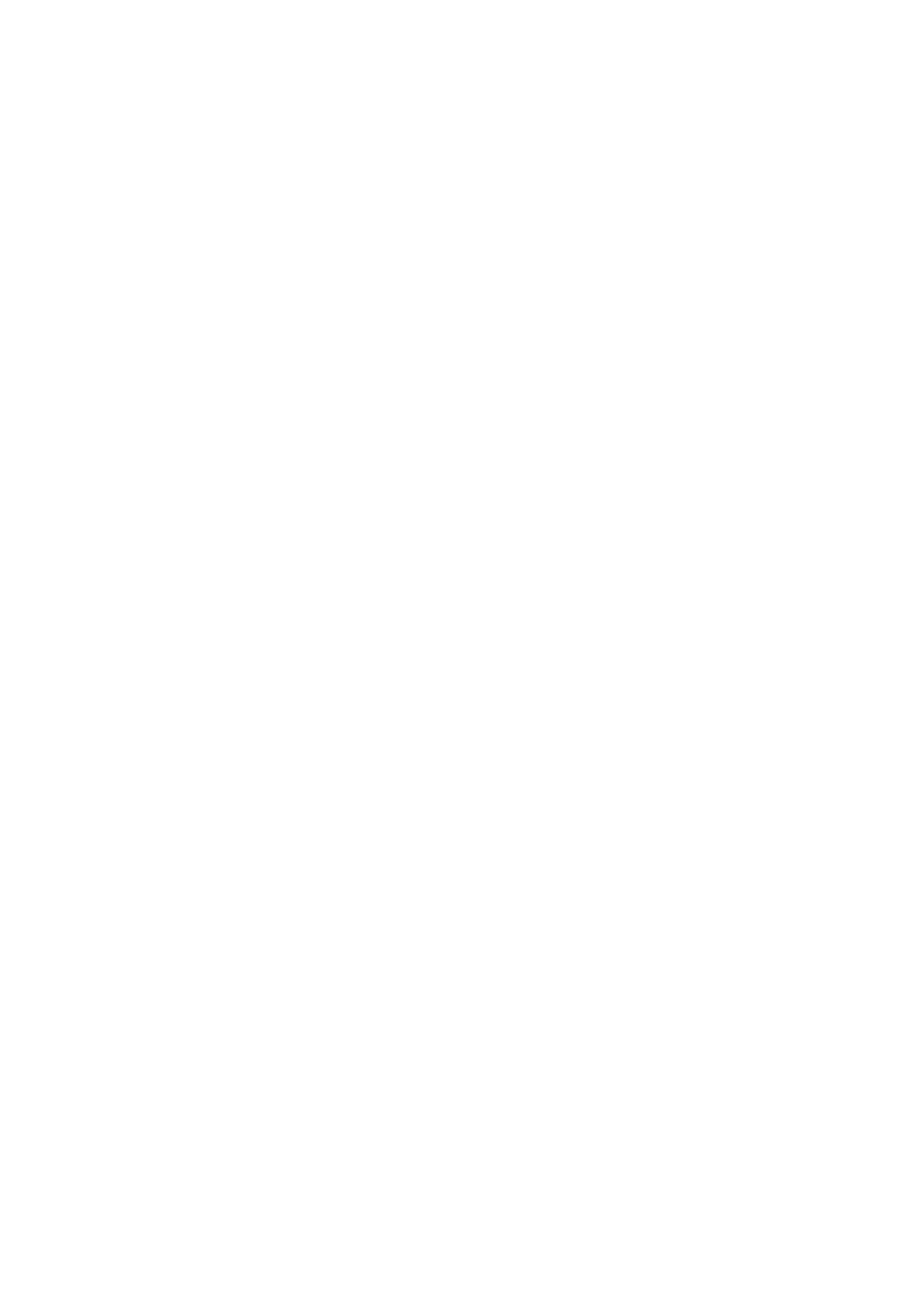| II. METHODOLOGY FOR ESTIMATION OF EXTERNAL DOSE FROM  |  |
|-------------------------------------------------------|--|
|                                                       |  |
|                                                       |  |
|                                                       |  |
|                                                       |  |
| III. METHODOLOGY FOR ESTIMATION OF INTERNAL DOSE FROM |  |
|                                                       |  |
|                                                       |  |
|                                                       |  |
|                                                       |  |
| IV. CONTRIBUTION OF SHORT-LIVED RADIONUCLIDES TO THE  |  |
|                                                       |  |
|                                                       |  |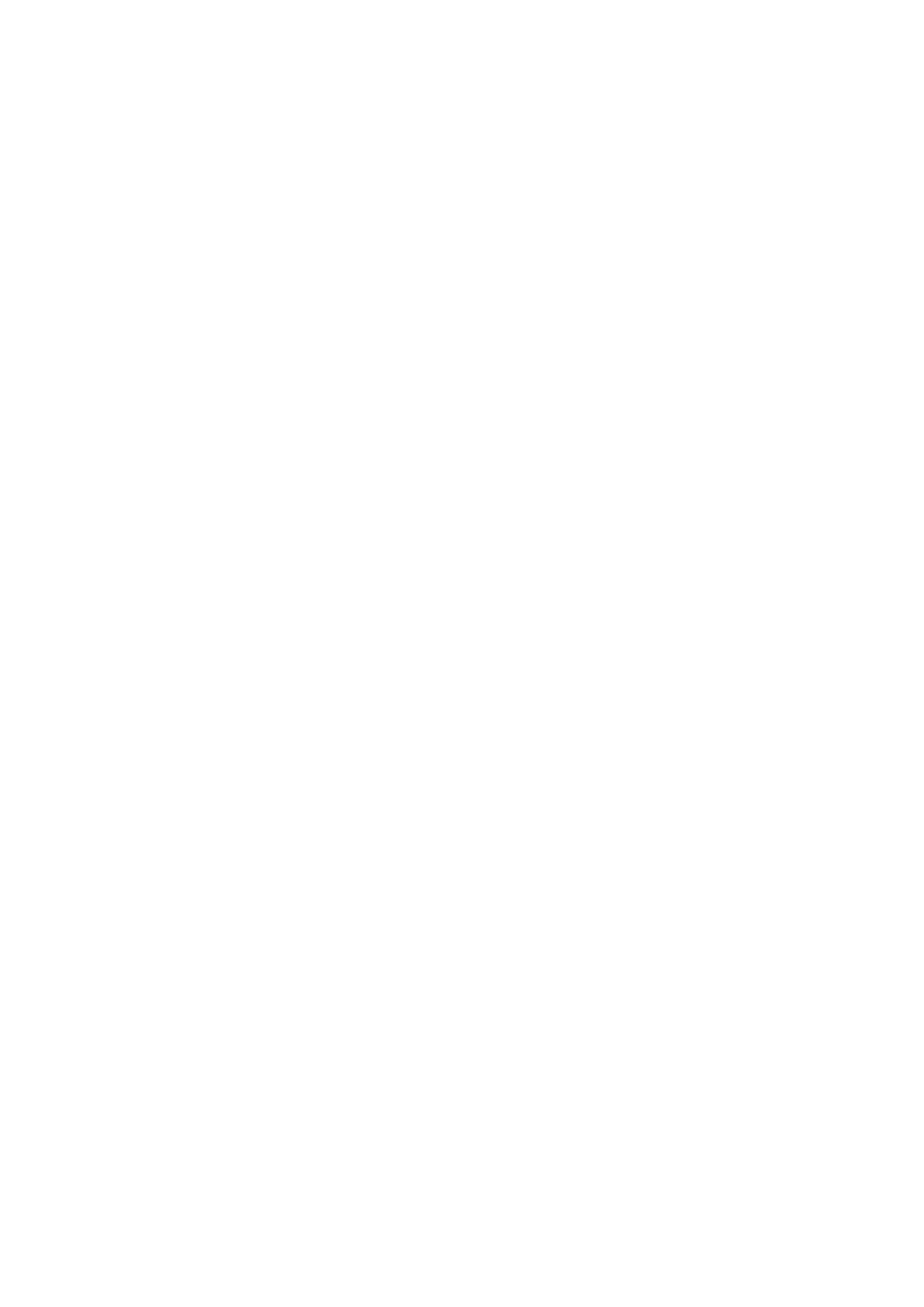# **I. INTRODUCTION**

1. This attachment describes the methodology used for assessing doses to the public from inhalation of, and external radiation from, radioactive material released to the atmosphere during the accident at FDNPS. The estimates of effective, thyroid, red bone marrow, colon and breast doses have been based on environmental measurements and realistic models and assumptions.

- 2. The Committee focused on four groups of geographical areas of Japan:
	- Group 1 included municipalities in Fukushima Prefecture where members of the public were evacuated in the days to months after the accident;
	- Group 2 included all non-evacuated municipalities of Fukushima Prefecture;
	- Group 3 included selected prefectures in eastern Japan that were neighbouring Fukushima Prefecture (Ibaraki, Miyagi, Tochigi and Yamagata prefectures);
	- Group 4 included all of the remaining 42 prefectures of Japan.

3. The age groups considered were the three standard age groups (1-year-old infant, 10-year-old child and adult) defined by the International Commission of Radiological Protection (ICRP). Account has been taken of uncertainty in the estimated doses and variability between individuals depending on their location, lifestyle and habits etc. (see attachment A-12).

# **II. METHODOLOGY FOR ESTIMATION OF EXTERNAL DOSE FROM RADIOACTIVE PLUMES**

4. Insufficient measurements of dose rates and concentrations of radionuclides in air were available for the estimation of dose received over the first few days after the start of the release. The concentrations in air were therefore obtained from the results of atmospheric transport, dispersion and deposition models (ATDM). These modelling results were used either directly (for doses to evacuees) or in combination with the measurement data on the deposition density of radionuclides (for doses to permanent residents) to estimate concentrations in air for the purposes of assessing doses to the public (see attachment A-9 for further details). A semi-infinite cloud model was used to estimate the doses from external exposure from the time-integrated concentrations in the air.

5. Terada et al. [Terada et al., 2020] did not provide estimates of the concentrations of <sup>133</sup>Xe in air, and the contribution of  $133Xe$  has not been included in the Committee's updated dose estimates. The Committee has, however, carried out some scoping calculations to assess its possible contribution to the estimated doses. Moriguchi et al. [Moriguchi et al., 2019] derived a ratio of the air concentration of  $^{133}$ Xe to that of  $^{137}$ Cs of 800 from Nishihara et al. [Nishihara et al., 2012], and this ratio is broadly consistent with the ratio of the air concentration of 133Xe to that of  $131$ I derived from the few available measurements of  $133$ Xe in air reported by Terasaka et al. [Terasaka et al., 2016]. If a ratio of 800 is assumed, then including  $^{133}Xe$  would increase the effective dose to adults from external exposure to the plume of airborne radioactive material by about 30%. If account is also taken of the contribution of 133Xe to the effective dose from inhalation (to reflect its tissue solubility), then the effective dose from inhalation would increase by less than 0.1%. As the effective dose from external exposure to radioactive material in the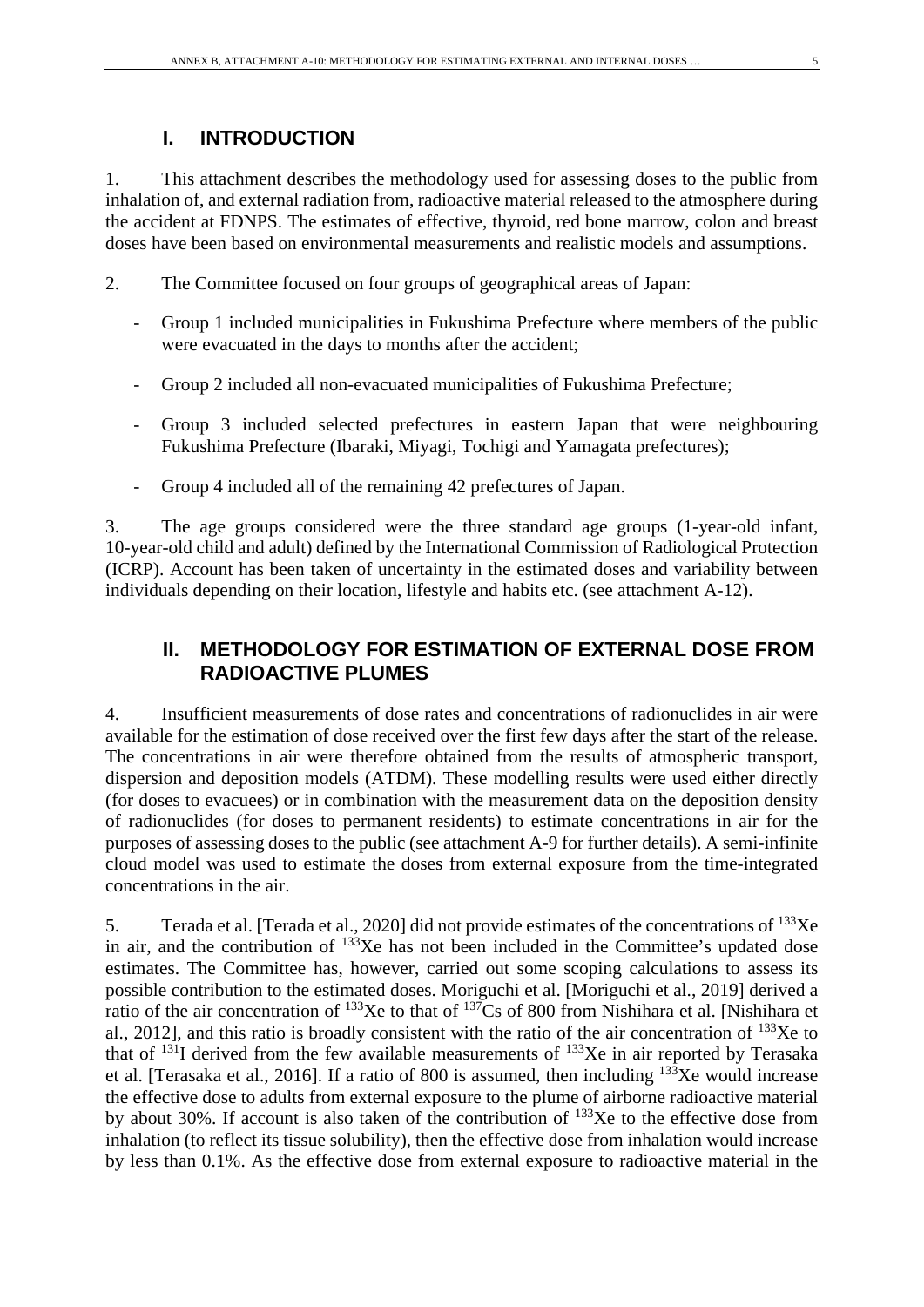plume is generally only 1–3% or less of the effective dose from inhalation of radioactive material in the plume, including the contribution of  $^{133}$ Xe would have increased the total effective dose from exposure to the plume by less than 1%. This contribution is small in comparison with the uncertainties in the dose estimates.

# **A. Computational model**

### **1. Doses to evacuees**

6. The dose  $E_i^{cl}$  from external exposure to radionuclides in the radioactive plume was estimated from the modelled radionuclide concentrations in the surface air (as provided by the ATDM model from [Terada et al., 2020] – see attachment A-9) using the following equation:

$$
E_i^{cl} = 10^{-6} \cdot RF_i^{cl} \cdot \sum_m e_{m,i}^{cl} \cdot \int_0^{T_{cl}} C_m^{air}(t) \cdot dt \text{ (mSv)} \tag{A-10.1}
$$

where:

- $e_{m,i}^{cl}$  is the dose-rate conversion coefficient for a semi-infinite volume source in air equal to the ratio of the dose rate for the representative person of population group, *i*, to uniform activity concentration of radionuclide, m, in air (nSv/h per Bq/m<sup>3</sup> or nGy/h per Bq/m<sup>3</sup>) (see table A-10.3);
- $R F_i^{cl}$  is the aggregated dose reduction factor for external exposure from radionuclides in air (dimensionless); this aggregated reduction factor is calculated from sum of the products of *fj* and *pij*, where *fj* is the ratio of dose rate from external exposure from the plume at location, *j* (e.g., outdoors, or inside houses or at workplaces) to the dose rate at an undisturbed open field under an semi-infinite radioactive plume;  $p_{ij}$  is the fraction of time spent by the representative of population group, *i*, in the typical location, *j*;
- $T_{cl}$  is the time duration of human exposure from the passage of a radioactive plume over a site of interest (*h*);
- −  $C_m^{air}$  is the time-dependent concentration of radionuclide, *m*, in surface air (Bq/m<sup>3</sup>).

7. This approach was applied to evacuees, where the time duration of exposure depended on the evacuation scenario. Further details about the evacuation scenarios considered by the Committee are presented in attachment A-11.

### **2. Doses to residents**

8. For all other population groups, the time-integrated concentration in air was estimated from measurements of the deposition density of radionuclides by scaling by the ratio of the deposition density to the time-integrated air concentration estimated using ATDM (the "bulk deposition velocity" see attachment A-9). The external dose  $E_i^{cl}$  from radionuclides in the radioactive plume was calculated from measurements of the deposition density of radionuclides as follows:

$$
E_i^{cl} = 2.8 \cdot 10^{-10} \cdot RF_i^{cl} \cdot \sum_m \frac{A_m}{v_m} \cdot e_{m,i}^{cl} \text{ (mSv)} \tag{A-10.2}
$$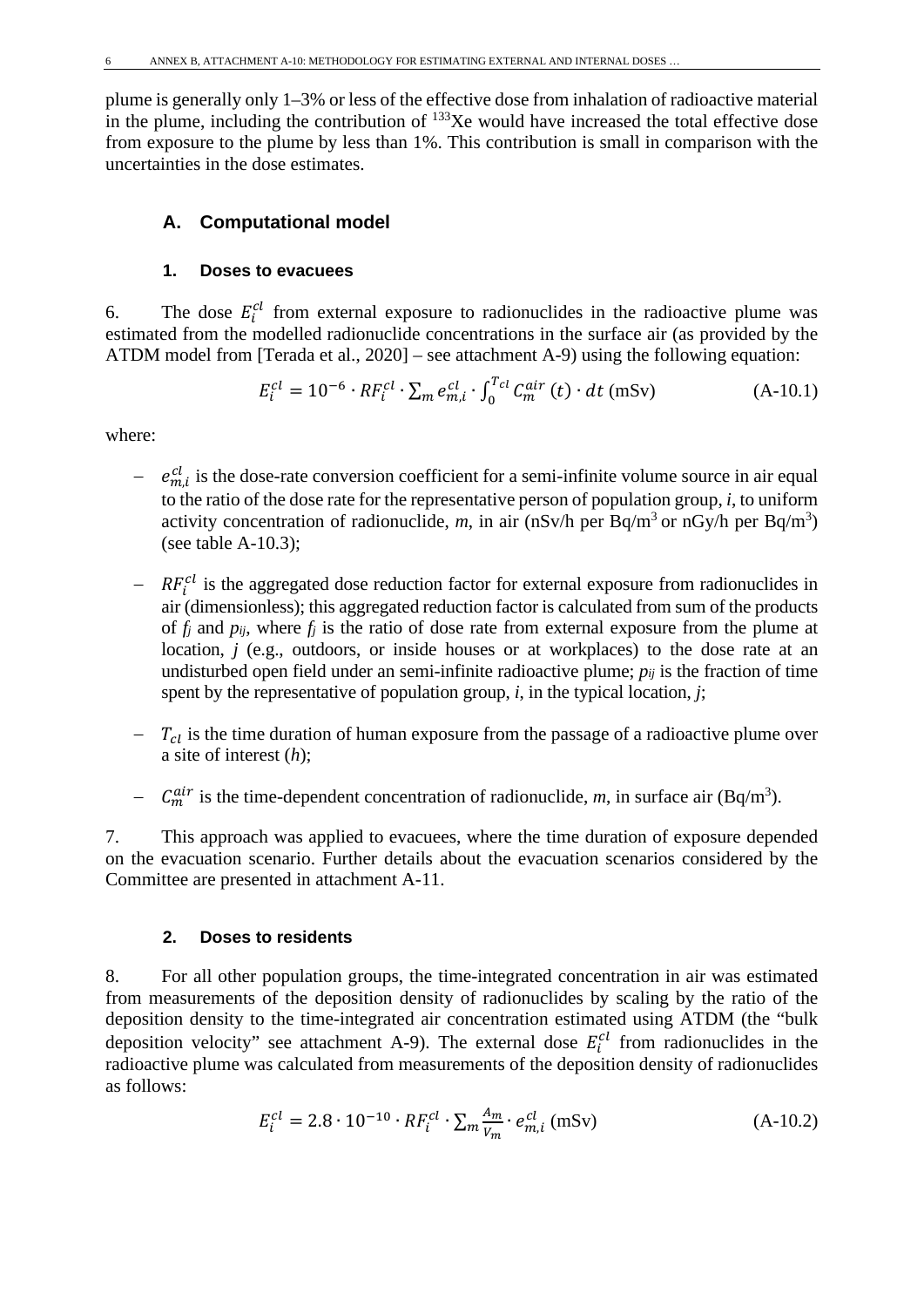where  $A_m$  is the measured deposition density of radionuclide, m, on the ground (Bq/m<sup>2</sup>);  $V_m$  is the "bulk deposition velocity" of radionuclide, *m*, estimated from ATDM (m/s), which is location dependent; and the other symbols are the same as above.

# **B. Model parameters**

9. The Committee used the latest ICRP Publication 144 [ICRP, 2020] to provide the dose coefficients for air kerma, ambient dose equivalent and effective dose, as well as for equivalent organ doses for six age groups and both sexes (only adults). Values of dose-rate conversion coefficients for photon exposure from submersion in a radioactive plume and for the full list of radionuclides considered in the Committee's dose assessment are shown in table A-10.1.

**Table A-10.1. Effective dose-rate conversion coefficients and absorbed dose-rate conversion coefficients for the thyroid for photon exposure from submersion in a radioactive plume [ICRP, 2020]**

| Radionuclide                |        | Effective dose coefficient<br>((nSv/h) per (Bq/m <sup>3</sup> )) |       | Thyroid dose coefficient<br>((nGy/h) per (Bq/m <sup>3</sup> )) |            |              |  |
|-----------------------------|--------|------------------------------------------------------------------|-------|----------------------------------------------------------------|------------|--------------|--|
|                             | 1 year | 10 years                                                         | Adult | 1 year                                                         | $10$ years | Adult (male) |  |
| 131 <sub>I</sub><br>0.066   |        | 0.061                                                            | 0.056 | 0.071                                                          | 0.073      | 0.068        |  |
| $133$ <sup>T</sup><br>0.109 |        | 0.100                                                            | 0.094 | 0.111                                                          | 0.114      | 0.108        |  |
| $^{132}$ Te $(+^{132}I)$    | 0.449  | 0.413                                                            | 0.390 | 0.453                                                          | 0.466      | 0.435        |  |
| $134C_S$                    | 0.279  | 0.256                                                            | 0.242 | 0.283                                                          | 0.289      | 0.272        |  |
| $137Cs (+137mBa)$           | 0.105  | 0.092                                                            | 0.087 | 0.101                                                          | 0.104      | 0.098        |  |

10. The durations of the passage of the main radioactive plumes were relatively short (a few hours) and the contribution to dose from external exposure from the plumes was small compared with that from deposited radionuclides. As little information was available to the Committee about the shielding effects of Japanese house types for external exposure from the plume, the same dose reduction factor was assumed as for external exposure from the ground (see attachments A-1 and A-4).

11. Implicit in this approach is the simplifying assumption that the concentrations of radionuclides in air were uniform over the volume of a plume from which photons can reach the point at which the dose was delivered. The Committee considered this assumption to be reasonable because the nearest population groups to the release point resided at least a few kilometres away.

# **III. METHODOLOGY FOR ESTIMATION OF INTERNAL DOSE FROM INHALATION OF RADIONUCLIDES**

12. The assessment of dose from the inhalation of radionuclides in air was based on the concentrations of radionuclides in air estimated using ATDM (see attachment A-9), either directly or in combination with the measurement data on the deposition density of radionuclides, the age-dependent breathing rates and the appropriate dose conversion coefficients (i.e., the radiation dose that results from breathing in a unit amount of a radionuclide) specific to a Japanese population (see attachments A-2 and A-4).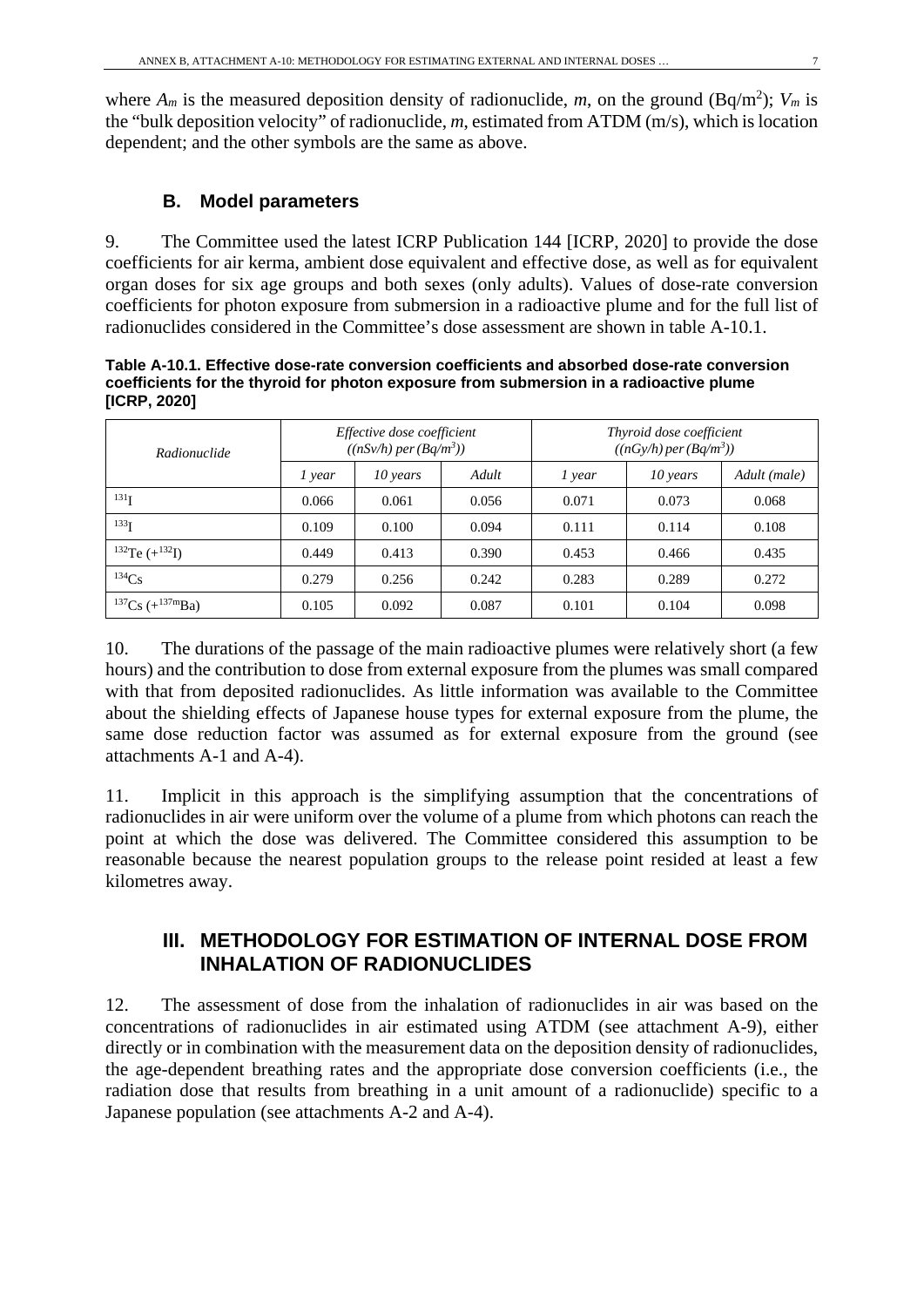#### **A. Computational model**

#### **1. Doses to evacuees**

13. The dose  $E_i^{inh}$  from the inhalation of airborne radionuclides was estimated on the basis of modelled radionuclide concentrations in the surface air (as provided by the ATDM model from [Terada et al., 2020]):

$$
E_i^{inh} = 10^3 \cdot \nu_i \cdot RF_i^{inh} \cdot \sum_m e_{m,i}^{inh} \cdot k_m \cdot \int_0^{T_{cl}} C_m^{air}(t) \cdot dt \text{ (mSv)} \tag{A-10.3}
$$

where:

- $-$  v<sub>i</sub> is the age-dependent breathing rate (m<sup>3</sup>/s);
- $R F_i^{inh}$  is the aggregated dose reduction factor for inhalation of radionuclides in the air (dimensionless); this aggregated reduction factor was calculated from the sum of the products of *fj* and *pij*, where *fj* is the ratio of dose rate from internal exposure from inhalation of radionuclides from the plume at location *j* to the dose rate at an undisturbed open field in the radioactive plume;  $p_{ij}$  is the fraction of time spent by the representative of population group, *i*, in the typical location, *j*;
- $e_{m,i}^{inh}$  is the dose conversion coefficient for the committed dose to the representative person of population group, *i*, from the inhalation of unit amount (1 Bq) of radionuclide, *m*, under reference conditions (a default particle size of 1 μm and typical absorption type)  $(Sv/Bq)$ ;
- $k<sub>m</sub>$  is the factor accounting for particle size and absorption type for radionuclide,  $m$ , that are different from those assumed under reference conditions (dimensionless);
- $T_{cl}$  is the time duration of inhalation from a radioactive plume passing over the site of interest (*h*);
- $C_m^{air}$  is the time-dependent concentration of radionuclide, *m*, in surface air (Bq/m<sup>3</sup>) as provided by the ATDM model from Terada et al. [Terada et al., 2020]; for iodine isotopes three different chemical forms were considered separately in the ATDM model as well as in the dose assessment.

#### **2. Doses to residents**

14. The dose from the inhalation of radionuclides in the air was calculated from measurements of the deposition density of radionuclides as follows:

$$
E_i^{inh} = 10^3 \cdot \nu_i \cdot RF_i^{inh} \cdot \sum_m \frac{A_m}{\nu_m} \cdot e_{m,i}^{inh} \cdot k_m \text{ (mSv)} \tag{A-10.4}
$$

where  $A_m$  is the measured deposition density of radionuclide, m, on the ground (Bq/m<sup>2</sup>);  $V_m$  is the "bulk deposition velocity" of radionuclide, *m*, estimated from ATDM (m/s), which is location dependent; and the other symbols are the same as above.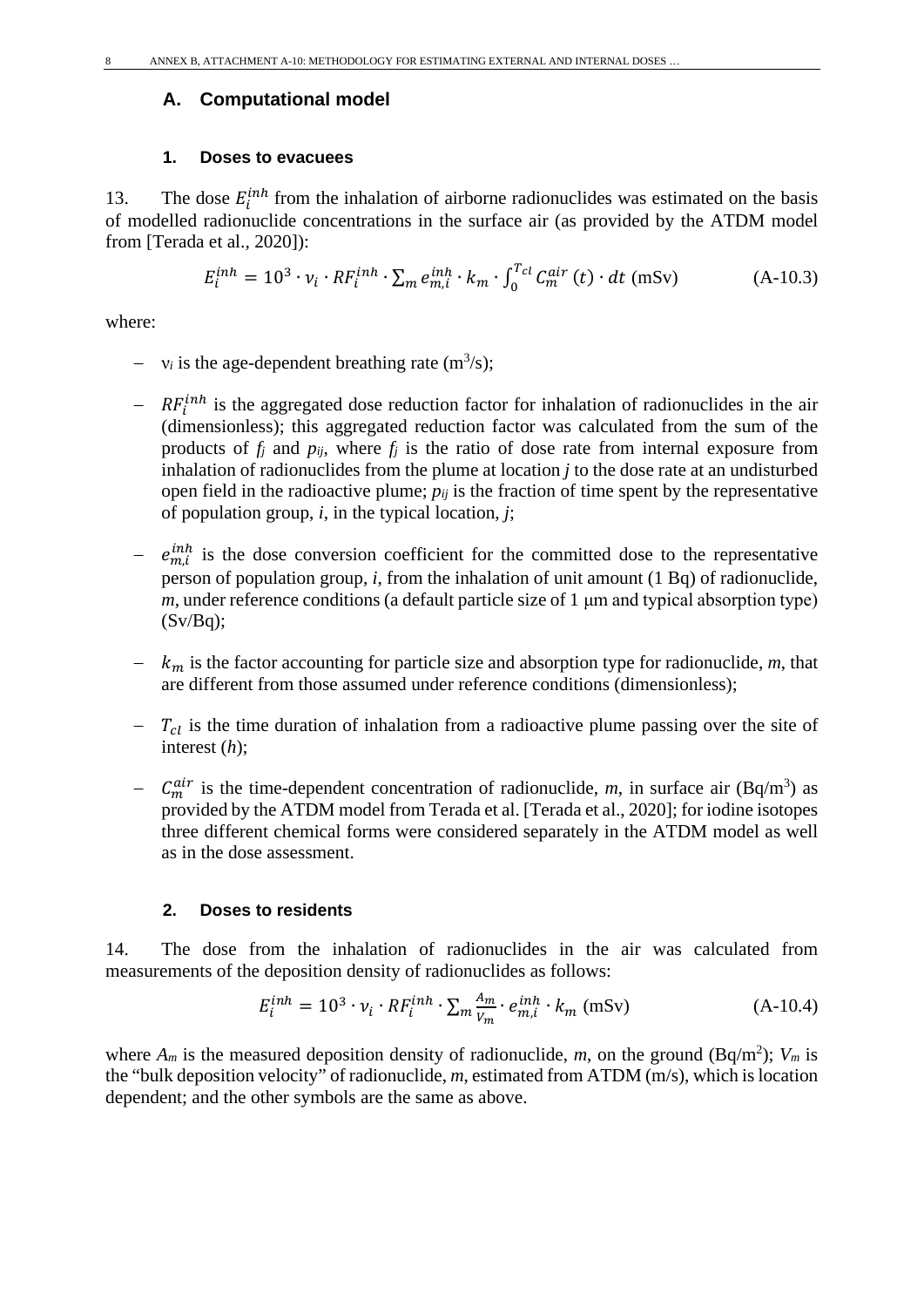#### **B. Model parameters**

15. The Committee has used a new model to derive dose coefficients specific to the Japanese population reflecting differences in their intakes of stable iodine and fractional thyroid uptake U (see attachment A-2). Dose coefficients were calculated for inhalation of various physico-chemical forms of <sup>131</sup>I, <sup>132</sup>I, <sup>133</sup>I and <sup>132</sup>Te and three types of the diet: a typical Japanese diet (U=15%), a kelp-rich diet (U=5%), and a Western pattern diet (with the reference value of U of about 30%) that is popular among some groups of the Japanese population. Dose coefficients were derived for absorbed dose in the thyroid, red bone marrow, female breast and colon as well as for effective dose, from inhalation of aerosols of Type F, activity median aerodynamic diameter (AMAD)=1 µm, and for methyl iodide and elemental iodine. The population-specific dose coefficients used by the Committee can be found in attachment A-4 and are for people with a typical Japanese diet; values for effective dose and absorbed dose in the thyroid for inhalation of  $131$ I,  $132$ I,  $133$ I and  $132$ Te are listed in table A-10.2.

**Table A-10.2. Japan-specific dose coefficients for inhalation of 131I, 132I, 133I in three chemical forms and of 132Te in aerosol form by members of the public with a dietary intake of stable iodine typical for Japan (U=15%), i.e., effective dose per exposure and thyroid absorbed dose per exposure**

| Radio-           | Radionuclide         | <i>Effective dose per exposure</i><br>$(Sv \text{ per } (Bq\text{-}s/m^3))$ |                       |                       |                       | Thyroid absorbed dose per exposure<br>(Gy per (Bq·s/m <sup>3</sup> )) |                       |
|------------------|----------------------|-----------------------------------------------------------------------------|-----------------------|-----------------------|-----------------------|-----------------------------------------------------------------------|-----------------------|
| nuclide          | form                 | $1$ -year-old                                                               | $10$ -year-old        | Adult                 | $1$ -year-old         | $10$ -year-old                                                        | Adult (male)          |
| 131 <sub>I</sub> | Aerosol <sup>a</sup> | $2.0 \times 10^{-12}$                                                       | $1.6 \times 10^{-12}$ | $9.6 \times 10^{-13}$ | $4.8 \times 10^{-11}$ | $3.7 \times 10^{-11}$                                                 | $2.1 \times 10^{-11}$ |
|                  | Methyl iodide        | $2.7 \times 10^{-12}$                                                       | $2.4 \times 10^{-12}$ | $1.6 \times 10^{-12}$ | $6.7 \times 10^{-11}$ | $5.8 \times 10^{-11}$                                                 | $3.6 \times 10^{-11}$ |
|                  | Elemental iodine     | $4.1 \times 10^{-12}$                                                       | $3.7 \times 10^{-12}$ | $2.3 \times 10^{-12}$ | $9.5 \times 10^{-11}$ | $8.3 \times 10^{-11}$                                                 | $5.1 \times 10^{-11}$ |
| 132 <sub>I</sub> | Aerosol <sup>a</sup> | $7.2 \times 10^{-14}$                                                       | $7.2 \times 10^{-14}$ | $1.5 \times 10^{-14}$ | $3.4 \times 10^{-13}$ | $2.3 \times 10^{-13}$                                                 | $1.3 \times 10^{-13}$ |
|                  | Methyl iodide        | $4.6 \times 10^{-14}$                                                       | $4.0 \times 10^{-14}$ | $2.9 \times 10^{-14}$ | $7.9 \times 10^{-13}$ | $5.9 \times 10^{-13}$                                                 | $3.5 \times 10^{-13}$ |
|                  | Elemental iodine     | $4.7 \times 10^{-13}$                                                       | $6.8 \times 10^{-13}$ | $6.4 \times 10^{-14}$ | $1.0 \times 10^{-12}$ | $7.4 \times 10^{-13}$                                                 | $4.4 \times 10^{-13}$ |
| 133 <sub>T</sub> | Aerosol <sup>a</sup> | $5.0 \times 10^{-13}$                                                       | $3.7 \times 10^{-13}$ | $1.7 \times 10^{-13}$ | $9.8 \times 10^{-12}$ | $6.3 \times 10^{-12}$                                                 | $3.5 \times 10^{-12}$ |
|                  | Methyl iodide        | $6.4 \times 10^{-13}$                                                       | $4.9 \times 10^{-13}$ | $3.2 \times 10^{-13}$ | $1.5 \times 10^{-11}$ | $1.1 \times 10^{-11}$                                                 | $6.5 \times 10^{-12}$ |
|                  | Elemental iodine     | $1.3 \times 10^{-12}$                                                       | $1.2 \times 10^{-12}$ | $4.7 \times 10^{-13}$ | $2.1 \times 10^{-11}$ | $1.6 \times 10^{-11}$                                                 | $9.2 \times 10^{-12}$ |
| $132$ Te         | Aerosol <sup>a</sup> | $4.9 \times 10^{-13}$                                                       | $4.2 \times 10^{-13}$ | $2.2 \times 10^{-13}$ | $5.4 \times 10^{-12}$ | $3.6 \times 10^{-12}$                                                 | $2.1 \times 10^{-12}$ |

*a*. Type F, AMAD=1 µm.

16. The values of the dose conversion coefficients for inhalation of  $^{134}Cs$  and  $^{137}Cs$  were taken from ICRP Publication 71 [ICRP, 1995], see table A-10.3. These were based on generic anatomical and physiological human data for a reference person, as defined by ICRP, and as such are not intended to be specific to inhabitants of any specific region.

**Table A-10.3. Committed dose coefficients for inhalation of 134Cs and 137Cs by members of the public [ICRP, 1995]**

| Radionuclide | Radionuclide      | <i>Effective dose per exposure</i><br>$(Sv \text{ per } (Bq\text{-}s/m^3))$ |                       |                       | Thyroid absorbed dose per exposure<br>(Gy per (Bq·s/m <sup>3</sup> )) |                       |                       |
|--------------|-------------------|-----------------------------------------------------------------------------|-----------------------|-----------------------|-----------------------------------------------------------------------|-----------------------|-----------------------|
|              | form <sup>a</sup> | 1-year-old                                                                  | $10$ -year-old        | Adult                 | 1-year-old                                                            | $10$ -vear-old        | Adult (male)          |
| 134Cs        | Aerosol           | $4.4 \times 10^{-13}$                                                       | $9.4 \times 10^{-13}$ | $1.7 \times 10^{-12}$ | $3.8 \times 10^{-13}$                                                 | $9.0 \times 10^{-13}$ | $1.6 \times 10^{-12}$ |
| $^{137}Cs$   | Aerosol           | $3.3 \times 10^{-13}$                                                       | $6.5 \times 10^{-13}$ | $1.2 \times 10^{-12}$ | $2.6 \times 10^{-13}$                                                 | $6.2 \times 10^{-13}$ | $1.1 \times 10^{-12}$ |

*a*. Type F, AMAD=1 µm.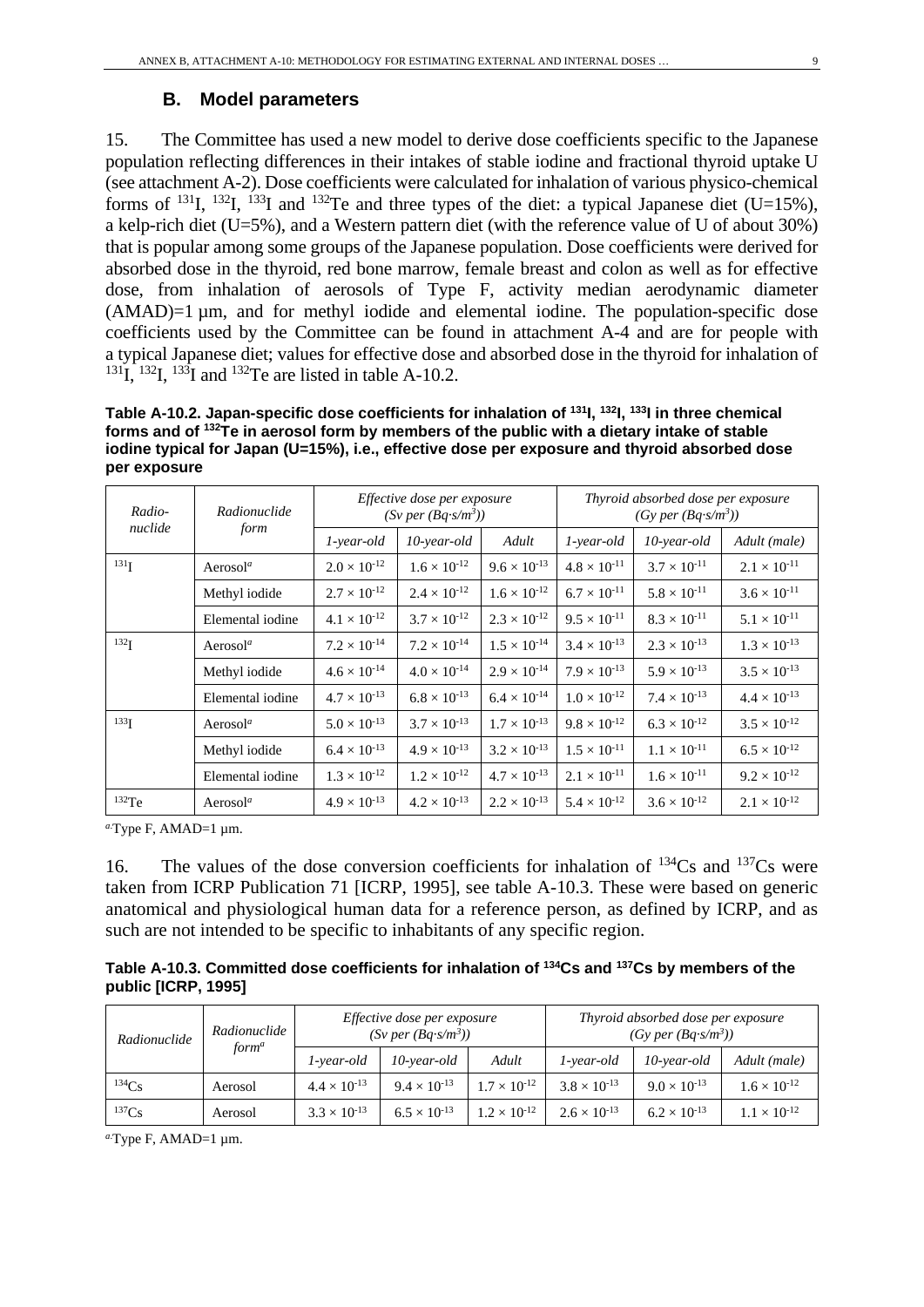17. Values of the age-dependent breathing rates, *νi*, on which the dose coefficients per unit exposure in tables A-10.2 and A-10.3 were based are shown in table A-10.4, and were taken from ICRP Publication 66 [ICRP, 1994]. The inhalation rates applied are the average rates over a day from the ICRP model of the respiratory tract and include time spent sleeping, at home and at work, and hence they are suitable for someone exposed for 24 hours a day.

| Age group                          | Inhalation rate $(m^3/s)$ |
|------------------------------------|---------------------------|
| Adult (outdoor worker)             | $2.92 \times 10^{-4}$     |
| Adult (indoor worker or pensioner) | $2.57 \times 10^{-4}$     |
| 10-year-old                        | $1.77 \times 10^{-4}$     |
| 1-year-old                         | $6.02 \times 10^{-5}$     |

**Table A-10.4. Age-dependent breathing rates, νi, from ICRP [ICRP, 1994]**

18. In the absence of any more specific information, the default particle size and absorption types specified by ICRP [ICRP, 1995] were assumed, that is, *km* was taken as one.

19. Hirouchi et al. [Hirouchi et al., 2018] have presented new data for the reduction factor (*fj*) of internal exposure to take account of the filtering of air inside buildings (i.e., the ratio of the indoor to the outdoor cumulative radionuclide concentrations or doses), which has been experimentally derived for Japanese houses. The reduction factors ranged from less than 0.1 to approximately 1. In the UNSCEAR 2013 Report [UNSCEAR, 2014] no reduction to account for such filtering effect was assumed (i.e., reduction factor of 1 was assumed). The study of Hirouchi et al. indicates that lower reduction factors are more realistic for Japanese houses (especially for post-1992 buildings). The Committee has therefore used a reduction factor of 0.5 (with an uncertainty range of 0.1 to 0.95) in its updated assessment of internal doses from inhalation of radionuclides when staying indoors, which allows for a more realistic estimation of doses from inhalation.

20. The same values for  $p_{ij}$ , the fraction of time spent by the representative of population group, *i*, in the typical location, *j*, have been used as in the methodology for assessing external dose from deposited radionuclides (see attachments A-1 and A-4). These are listed in table A-10.5.

**Table A-10.5. Fraction of time (occupancy factors) spent in various locations by the reference representative of the considered population groups**

|                                     | Occupancy factors for a population group |                |                       |               |  |  |  |
|-------------------------------------|------------------------------------------|----------------|-----------------------|---------------|--|--|--|
| <i>Type of location</i>             |                                          | Children       | Adult worker          |               |  |  |  |
|                                     | $1$ -year-old                            | $10$ -year-old | <i><u>Outdoor</u></i> | <i>Indoor</i> |  |  |  |
| Indoors, including:                 | 0.9                                      | 0.9            | 0.7                   | 0.9           |  |  |  |
| At home and others                  | 0.7                                      | 0.7            | 0.7                   | 0.6           |  |  |  |
| At work, school, kindergarten, etc. | 0.2                                      | 0.2            |                       | 0.3           |  |  |  |
| Outdoors, including:                | 0.1                                      | 0.1            | 0.3                   | 0.1           |  |  |  |
| Residential areas                   | 0.1                                      | 0.1            | 0.2                   | 0.1           |  |  |  |
| Unpaved surfaces                    |                                          |                | 0.1                   |               |  |  |  |

21. The values of "bulk deposition velocity", *Vm*, for radionuclide, *m*, were derived from the ATDM calculations as the ratios of the modelled estimates of the deposition density to the modelled estimates of the time-integrated concentration in air (see attachment A-9).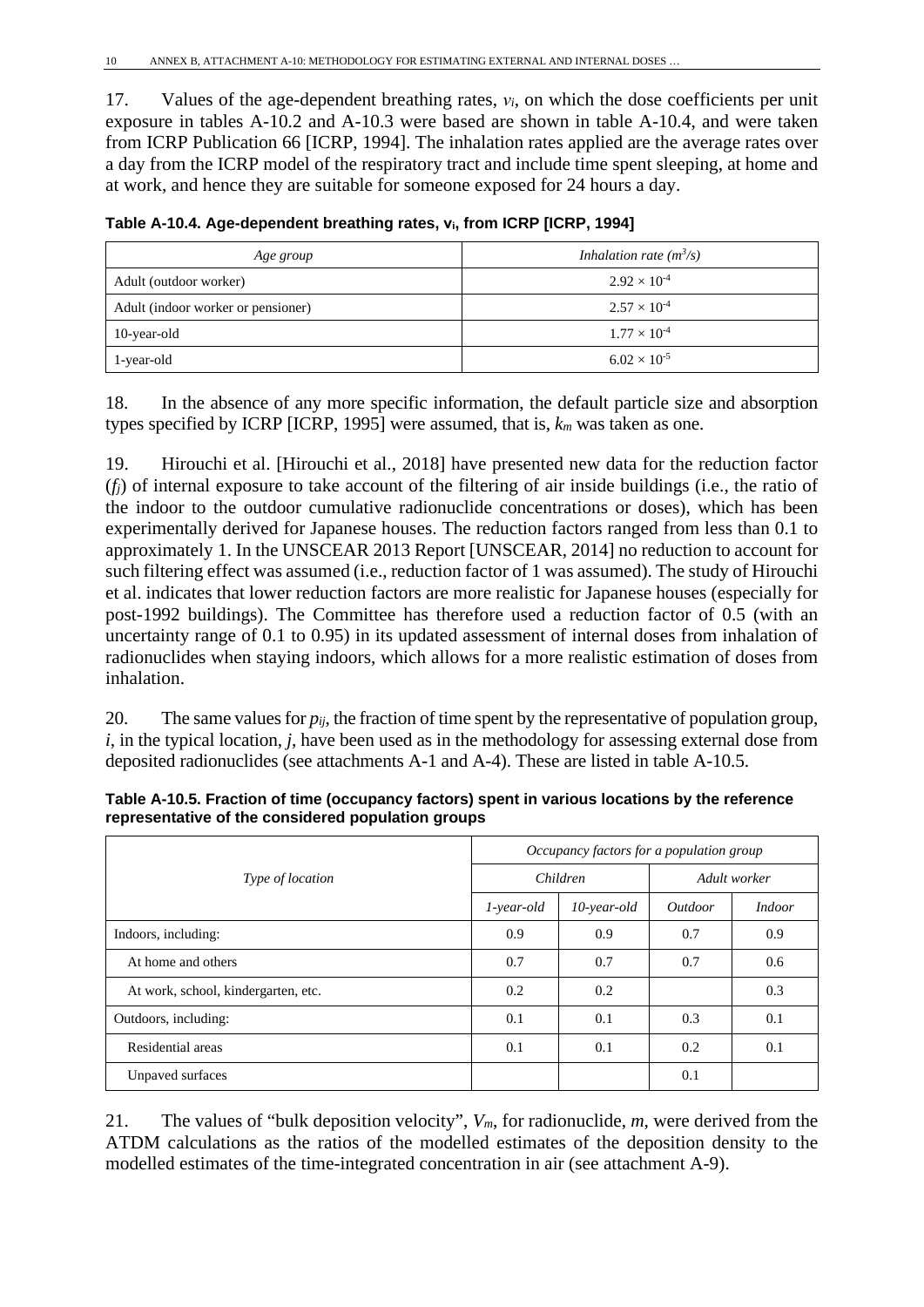# **IV. CONTRIBUTION OF SHORT-LIVED RADIONUCLIDES TO THE INHALATION DOSE**

22. This section presents an analysis of the contribution of short-lived radionuclides to the thyroid dose from inhalation of radioactive material released from FDNPS. The short-lived radionuclides considered here include only  $^{132}$ Te (together with its daughter  $^{132}$ I, which is typically in secular equilibrium due to the much shorter half-life of 132I of 2.3 hours compared to the half-life of  $132$ Te of 3.2 days) and  $133$ I; the contribution of all other shorter lived radionuclides (e.g.,  $^{129}$ Te,  $^{129m}$ Te,  $^{131m}$ Te,  $^{135}$ I,  $^{136}$ Cs) to the total dose from inhalation is small by comparison (see e.g., [Ohba et al., 2017]).

23. Table A-10.6 shows the estimated contribution of short-lived radionuclides to the thyroid dose from inhalation for some locations in Fukushima Prefecture and Miyagi Prefecture. Median values, 5th and 95th percentiles are presented, which have been derived from the results of all cells of the ATDM grid within a radius of about 6 km around the centre of each location (i.e., these statistical values have been derived from all ATDM results within an area of about 110 km<sup>2</sup> , corresponding to about 110 grid cells in the ATDM local model and about 13 in the ATDM regional model).

24. The results show that areas with relatively high contributions of short-lived radionuclides to the inhalation doses are located mainly north-west of FDNPS (up to a distance of about 10 km, e.g., in the municipality of Futaba). In this area the contribution of  $^{132}Te^{132}I$  and  $^{133}I$  together can reach up to about 50% of the contribution of the dose from 131I.

25. Another area with relatively high contributions of short-lived radionuclides is located in the north-eastern part of Miyagi Prefecture (see location Tome in table A-10.6), where the contribution of  $^{132}Te^{132}I$  and  $^{133}I$  together can reach up to about 40% of the dose from  $^{131}I$ (although the total doses in this area are relatively low, especially if compared to doses in the eastern parts of the Fukushima Prefecture).

26. In most other areas the contributions of short-lived radionuclides to the inhalation doses are significantly lower, typically being between 0% and 20% of that from  $131$ , with most of the values in the lower part of this range. In Fukushima City for example, the median value of the contribution of short-lived radionuclides is about 3%, and it is about 8% for Iwaki City.

27. The differences in the contribution of short-lived radionuclides to the inhalation doses can be explained by the contribution of different plumes to the time-integral of the concentration of radionuclides in air: those areas with relatively high contributions of short-lived radionuclides were mainly affected by the first plume emitted from FDNPS on the afternoon of 12 March 2011. All later plumes – and thus in all areas which were mainly affected by these later plumes – had significantly lower contributions from short-lived radionuclides relative to the first plume (i.e., the later plumes were emitted 2.5 to 10 days later than the first plume).

28. The estimated contributions of short-lived radionuclides to inhalation doses are broadly consistent with the findings of others. Ohba et al. [Ohba et al., 2020] estimated the contribution to be 59% (relative to that of 131I) for the plume released on 12–13 March 2011, and 8% for the plumes released on 15–16 March 2011; Shinkarev et al. [Shinkarev et al., 2015] estimated the contribution to be as great as 30–40% for the plume released on 12 March 2011.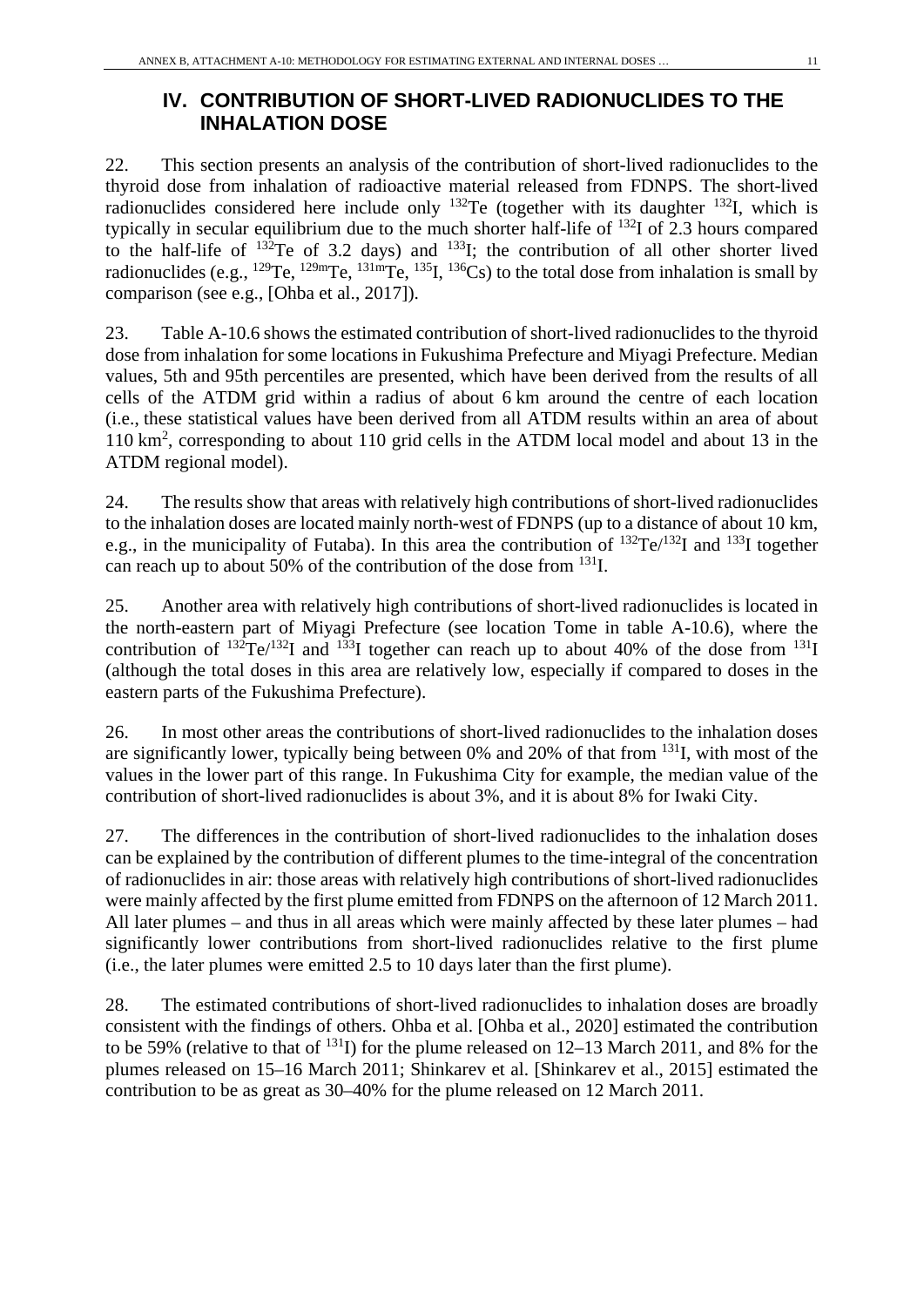#### **Table A-10.6. Contribution of short-lived radionuclides to the thyroid dose from inhalation (relative to the contribution of 131I)**

|                   | Contribution of short-lived radionuclides to thyroid dose to 1-year-old infants relative to that from $^{131}I$ |          |           |           |          |           |                                              |          |           |  |
|-------------------|-----------------------------------------------------------------------------------------------------------------|----------|-----------|-----------|----------|-----------|----------------------------------------------|----------|-----------|--|
| Location          | $(^{132}Te + {^{132}I})/^{131}I$                                                                                |          |           | 1331/1311 |          |           | $(^{132}Te + {^{132}I + {^{133}I}})/^{131}I$ |          |           |  |
|                   | Median                                                                                                          | 5th %ile | 95th %ile | Median    | 5th %ile | 95th %ile | Median                                       | 5th %ile | 95th %ile |  |
| Fukushima<br>City | 0.01                                                                                                            | 0.01     | 0.02      | 0.01      | 0.01     | 0.02      | 0.03                                         | 0.02     | 0.04      |  |
| Futaba            | 0.05                                                                                                            | 0.04     | 0.12      | 0.06      | 0.02     | 0.28      | 0.14                                         | 0.06     | 0.36      |  |
| Iwaki City        | 0.06                                                                                                            | 0.05     | 0.10      | 0.02      | 0.01     | 0.07      | 0.08                                         | 0.07     | 0.16      |  |
| Sendai            | 0.02                                                                                                            | 0.01     | 0.04      | 0.04      | 0.02     | 0.21      | 0.06                                         | 0.03     | 0.24      |  |
| Tome              | 0.04                                                                                                            | 0.03     | 0.06      | 0.31      | 0.23     | 0.36      | 0.35                                         | 0.26     | 0.42      |  |